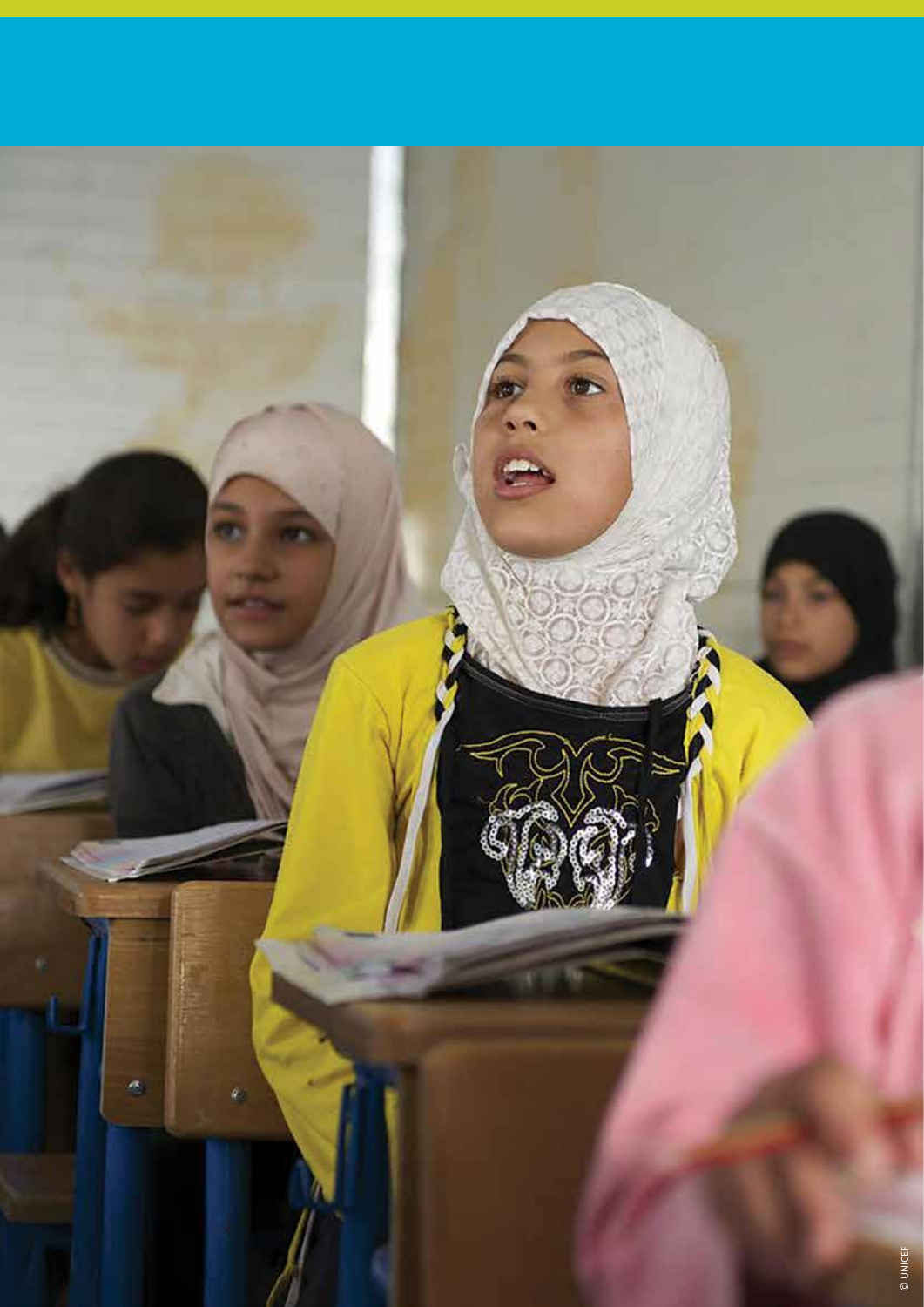# SUN supporters



SUN Movement Coordinator and Executive Committee and Multi-stakeholder Working Groups (MWG) facilitated by the SUN Movement Secretariat

The SUN Movement is driven by a dedicated set of change agents. Member Countries, led by governments, are the core of the SUN Movement, leading national efforts with a wealth of experience, insight and capacity. Currently the Movement is led by 57 countries and the Indian States of Maharashtra, Jharkhand and Uttar Pradesh.

All the stakeholders in the Movement are changing their behaviours and committing to achieving common nutrition results:

- At the global level, civil society, donors, businesses and UN agencies are organised into Networks. Each of the Networks has a global Steering Committee and a Secretariat which work to support the establishment and functioning of Networks at the country level. They provide support and technical assistance, ensure timely exchange of information, and monitor and evaluate achievements
- The SUN Movement Coordinator leads and strengthens collaboration between stakeholders and advocates for improving nutrition at country, regional and global levels
- The SUN Movement Secretariat (SMS) provides support to its members' work and facilitates Movement-wide sharing and learning opportunities. The SMS enables access to technical assistance and support aligned with the SUN Movement's principles

© UNICEF

**4**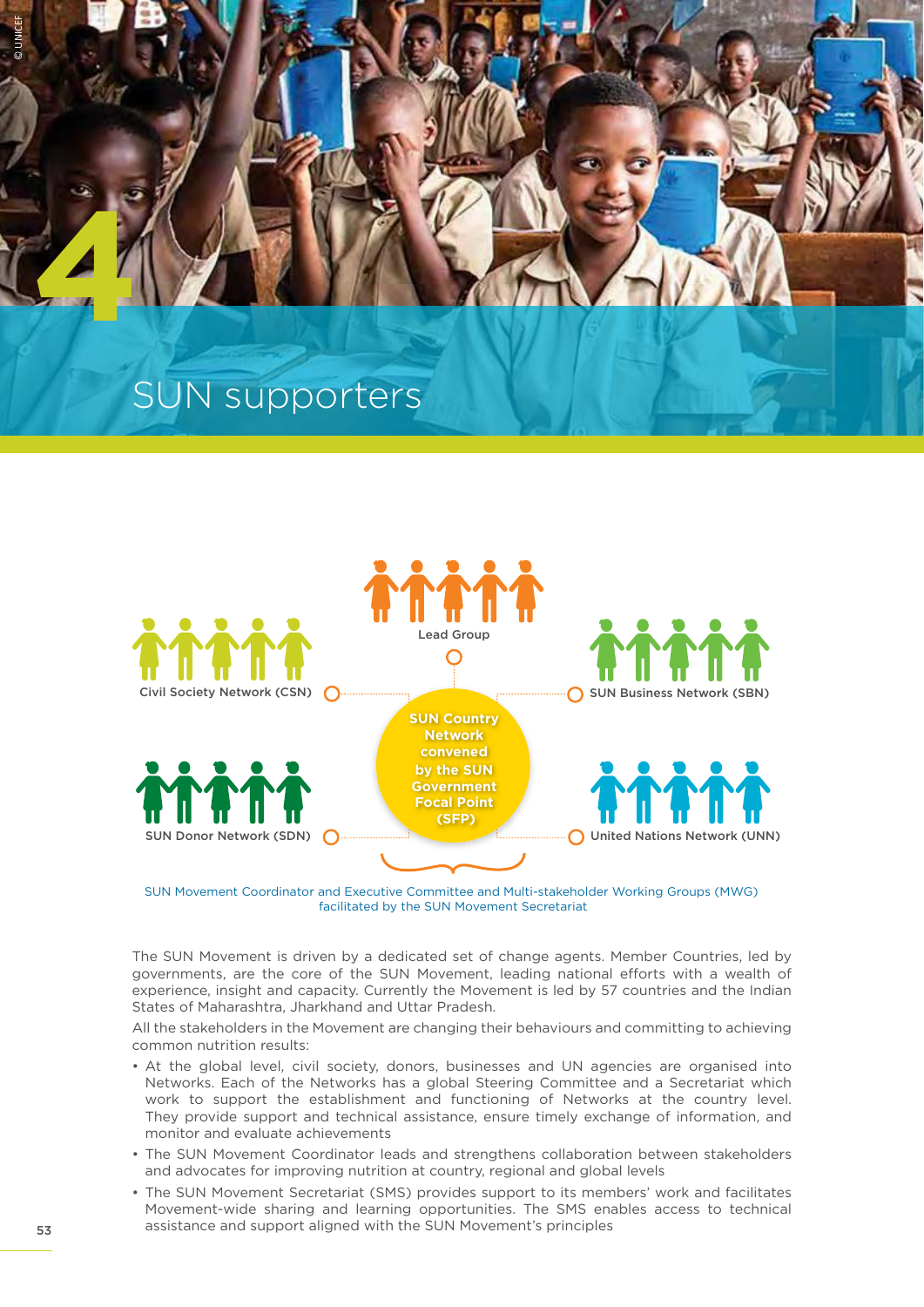

- The SUN Movement Executive Committee oversees and supports the implementation of the SUN Movement Strategy and Roadmap and strengthens accountability within the Movement
- The SUN Movement's Lead Group, consists of prominent leaders and change makers who have pledged to position nutrition at the highest levels and provide inspiration, action and direction on a global scale. They are figureheads for nutrition and carry out strategic advocacy to ensure it grows as a global priority.

### 4.1 The SUN Movement Networks

The SUN Movement Networks are made up of actors from different stakeholder groups (UN, civil society, donors and business). The oversight mechanisms of the Networks, which are self-organised, steer the Networks' workplans and are responsible for alignment with the SUN Movement Strategy and Roadmap and are responsible for transparent reporting of progress and achievements through the Movement's Annual Progress Report. SUN Networks are supported by Network facilitators and their Secretariats, who enable their members' contributions and promote the values and principles of the Movement. At the country level, members of the SUN Networks support their respective national governments by participating in multistakeholder platforms and aligning their activities behind national objectives.

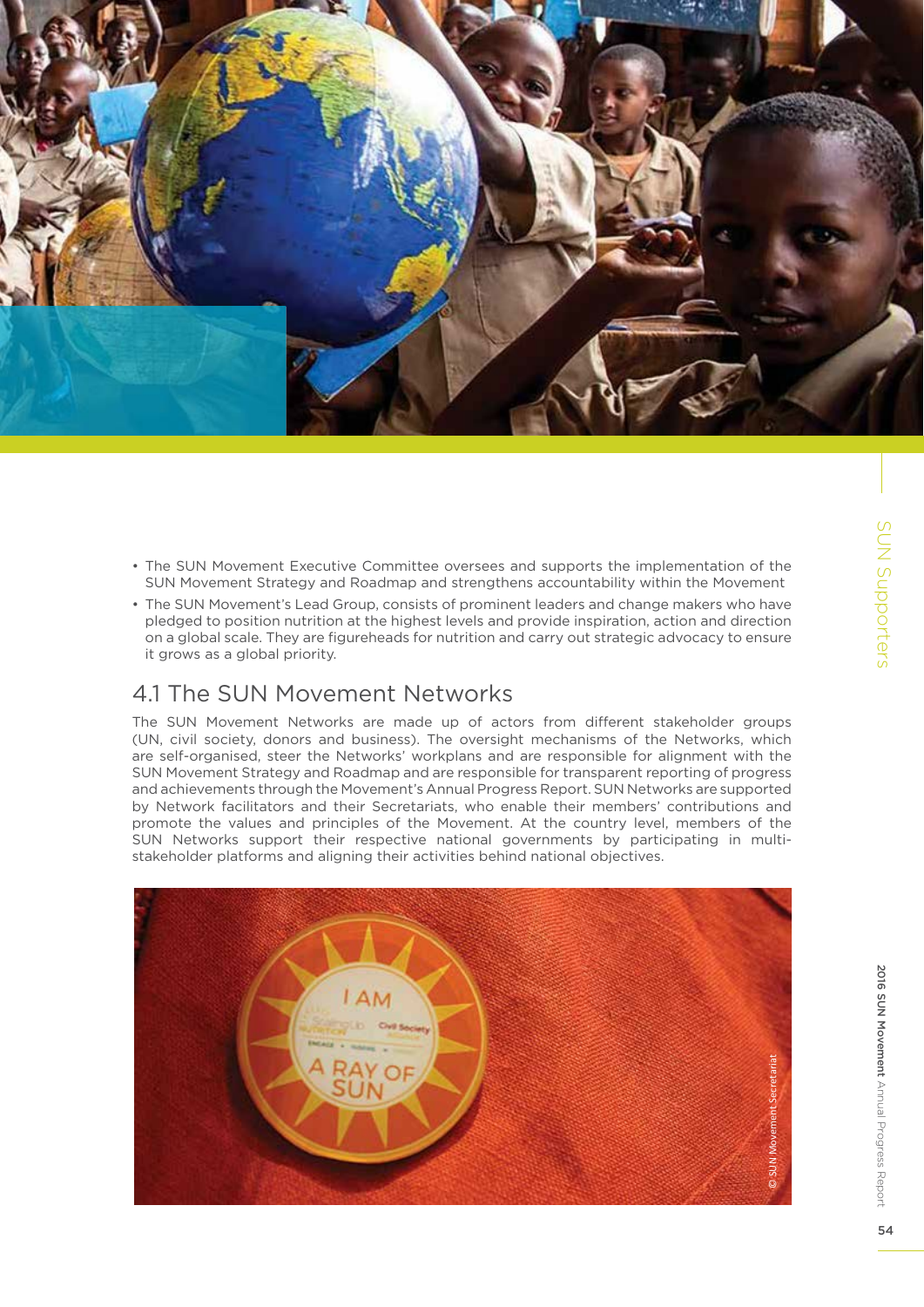

**The SUN Business Network (SBN)** works to find the solutions required to end malnutrition through business, markets and people. It mobilises business efforts in support of the SUN Movement and to ensure all people realise their right to good food and nutrition. The SBN aims to build a group of progressive businesses to develop profitable, sustainable and innovative business models required to scale-up nutrition globally and within countries. Working in partnership with governments, civil society, donors and UN agencies, the SBN supports SUN Countries to develop their own country-

led approach to scaling up nutrition.

### Progress at a glance

- 13 countries have established SUN Business Networks
- 10 SUN Countries are building national SUN Business Networks in 2016 with support of the SBN global team
- 6 national SBNs have been supported to raise funds from national sources
- The first National SBN Investment Fund was established to catalyse new investments from national companies in nutritious food and services in Mozambique
- 32 SUN Countries have participated in SBN regional workshops in 2015 and identified priorities for business engagement
- Agricultural value chains, food fortification are the two top priorities for business engagement in SUN Countries
- Best practice guides and toolkits for engaging business have been developed for policy makers
- Over 300 companies have joined: 75% of which are national companies or small and medium -sized enterprises
- Global commitments from SBN members aim to reach 166 million consumers with improved nutrition across SUN countries, each year, by 2020
- The SBN has developed strategies for sustaining regional support to national networks in Asia and Africa.

# Priorities

- The SBN has developed an online toolkit for SUN Countries to support the development of national business networks and will continuously update best practice tools
- Established national SBNs are leading efforts to develop national action plans to identify barriers and opportunities for investment in nutrition for national companies
- The SBN is supporting a further 10 countries to establish and fundraise for national business networks
- Funds have been secured to develop a mapping tool to match SUN country requests for support with commitments and competencies from SBN companies
- The SBN is establishing a Virtual Responsible Marketing & Nutrition Academy. This will act as a central repository for guidance on establishing market research, consumer insight research and around product formulation issues.
- 2 major consumer market research studies on nutrition have been completed in Nigeria and Tanzania to help SBN understand the gaps in consumer demand and market supply for nutritious products – and stimulate business action to address this.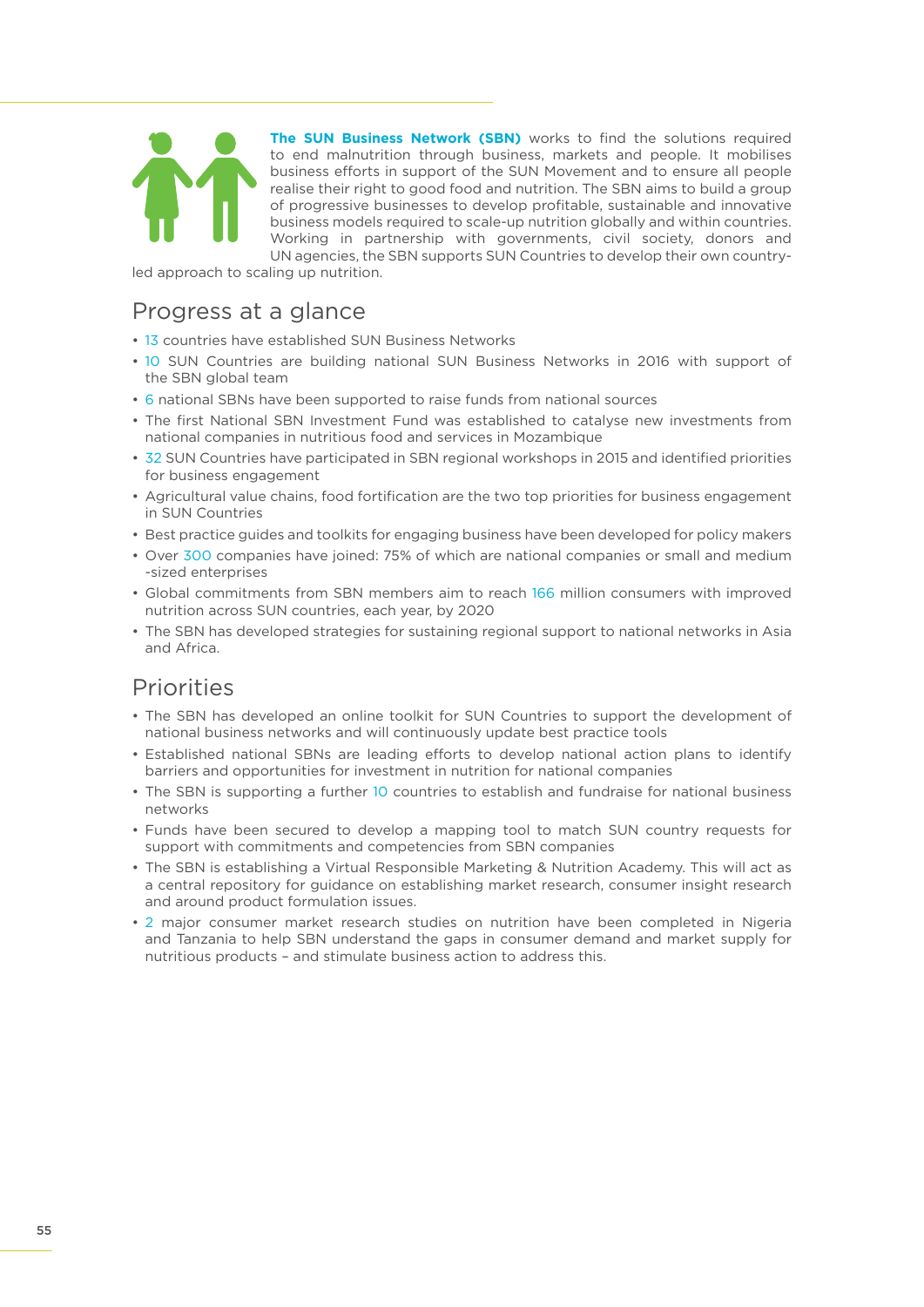**The SUN Civil Society Network (CSN)** contributes to ensuring that policy, plans and pledges are implemented in the interest of people and reach the populations most vulnerable to malnutrition. National civil society alliances unite diverse organisations, contribute to implementing nutrition priorities, coordinate advocacy and action on nutrition at all levels, ensure government policies and plans reflect the realities of those who suffer the most, ensure rights are realised and they strengthen citizen action and inclusion in decision-making processes. At the global level, the SUN Civil

Society Network (CSN) supports the formation of effective national civil society alliances (CSAs) and their contribution to long-term national nutrition efforts. It supports access to funding, cross learning, capacity building and seeks to accelerate CSA establishment, strong governance and effective advocacy. The SUN CSN have also developed a 2016–2020 strategy, which seeks to maximise national and global advocacy efforts, strengthen accountability of all stakeholders, bolster learning and quality support to SUN CSAs, ensure gender-driven approaches and ensure citizen participation, among other objectives.

### Progress at a glance

- Supported the establishment and strengthening of national Civil Society Alliances in 39 countries coordinating more than 2.000 civil society organisations who have become essential contributors to scaling up nutrition. These alliances have united community groups, national CSOs and international civil society organisations at national and sub-national levels
- Coordinated civil society advocacy and action on nutrition at national, sub-national levels with contributions to key international events (such as the Nutrition for Growth meeting in Brazil).
- Enriched nutrition policies through facilitating civil society consultation nationally and regionally as well as provision of technical expertise in country
- Channeled expertise, evidence, and the realities of those suffering from malnutrition into government policies and plans
- Supported governments to ensure multi-sectoral efforts for nutrition
- Ensured accountability of governments and other actors for nutrition commitments
- Established nascent regional groupings for civil society alliances to allow for improved experience sharing and collaboration.

# Priorities

- Financial sustainability and fundraising capacity strengthening and support to access funding
- Understanding what works best in tracking advocacy impact and sharing experiences
- Good practice documentation, sharing and learning
- Scaled up governance and internal accountability support (including conflict of interest guidance, conflict management, institutional strengthening and support in the establishment of a CSA, as well as strengthening secretariats in their coordination role and financial systems)
- Membership engagement, including good practices and guidance
- Robust accountability mechanisms linking CSA accountability with global secretariat good practice
- Technical assistance for the development of impactful and aligned advocacy strategies and plans
- Capacity strengthening for impactful advocacy
- Budget analysis advocacy, based on timely budget analysis and tracking, for increased investments in nutrition.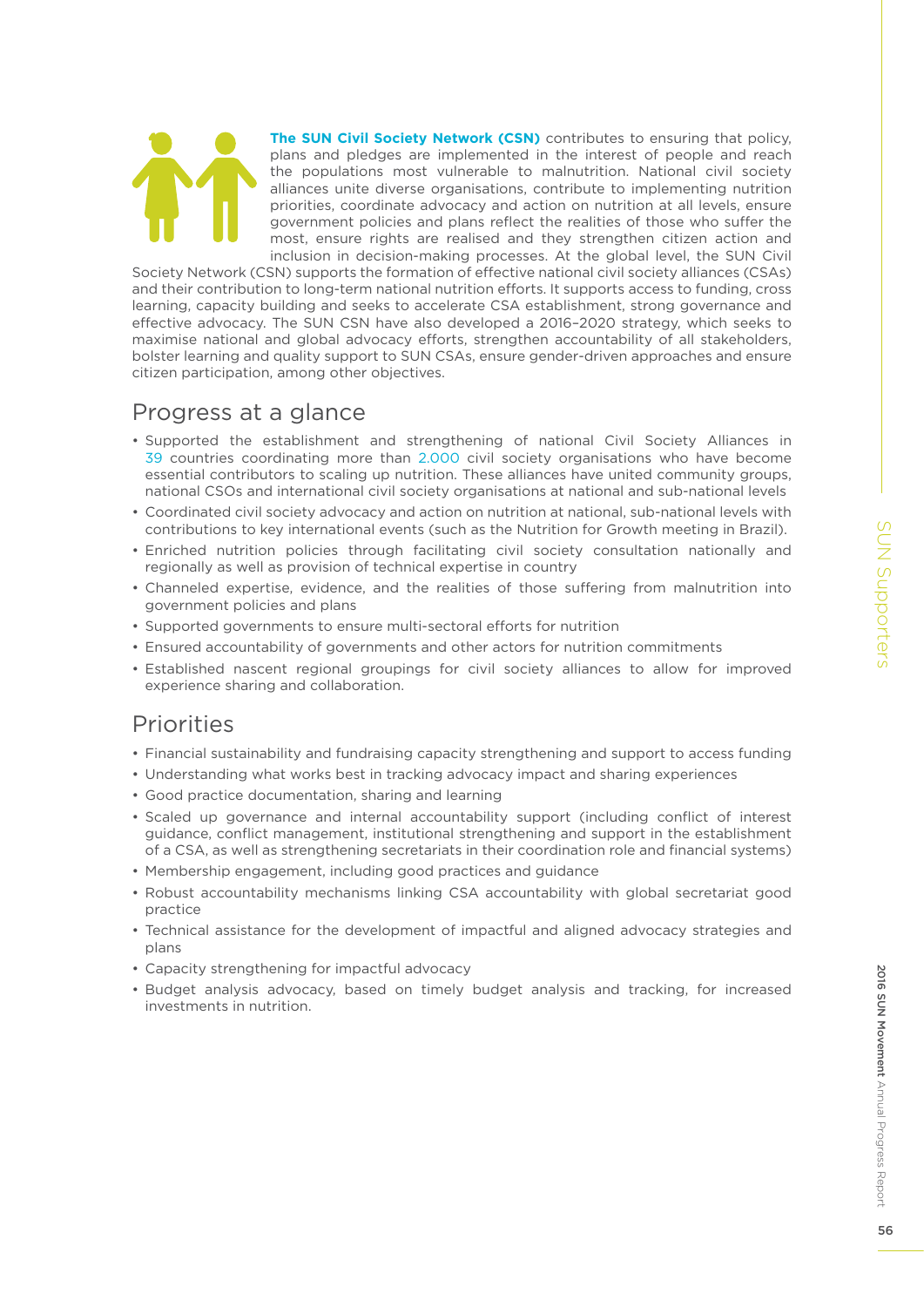

**The SUN Donor Network (SDN)** brings together development partners, including bilateral donors, foundations and development banks, in support of SUN Countries. The SDN seeks to maintain high-level political commitment for nutrition as well as to advocate for country access to more and better financing for nutrition at all levels. Further to increasing accountability and measuring progress in mobilising resources, the SDN is committed to continue tracking donor spending on nutrition. Beyond this, the SDN strives for better coordination and transparency of approaches to nutrition in support of countries and alignment with the national nutrition plans.

### Progress at a glance

The SUN Donor Network has finalised a strategy, which is currently under implementation. The main focuses include:

- Developing and providing high-level strategic messaging to sustain political commitment on nutrition
- Collection and compilation of global information and data on available initiatives, programmes and funding, such as the a recent data mapping initiative and making such tools available to all SUN Countries
- Supporting donor conveners in SUN Countries with capacity strengthening to fulfill their role and capacity building of SUN Government Focal Points
- Providing access to information on available funding mechanisms and sources to SUN Countries, enabling countries to access those funds
- Striving for better coordination and transparency of country support among donors aiming at all support being aligned with the national nutrition plans
- Beyond these aspects, a large part of the donor engagement is to provide funding for the SUN Movement Support System.

### Priorities

- Improve coordination among donors at global and country level
- Better harmonise donor approaches to nutrition including aligning behind common results frameworks and establishing common messages for systematic use
- Strengthen coordination around global events and processes
- Play a more deliberate role in capacity building at the country level
- Strengthen the SDN Country-level focus:
	- » Improve the mechanism and structures for coordination at country level among donors and with other SUN Structures
	- » Revise the Donor Convener role to meet the requirements of country structures
- Improve the understanding of available funding and their mechanisms
	- » Understand and communicate the landscape of various methods for multi-sectoral and bilateral funding at the global level with a break down to countries.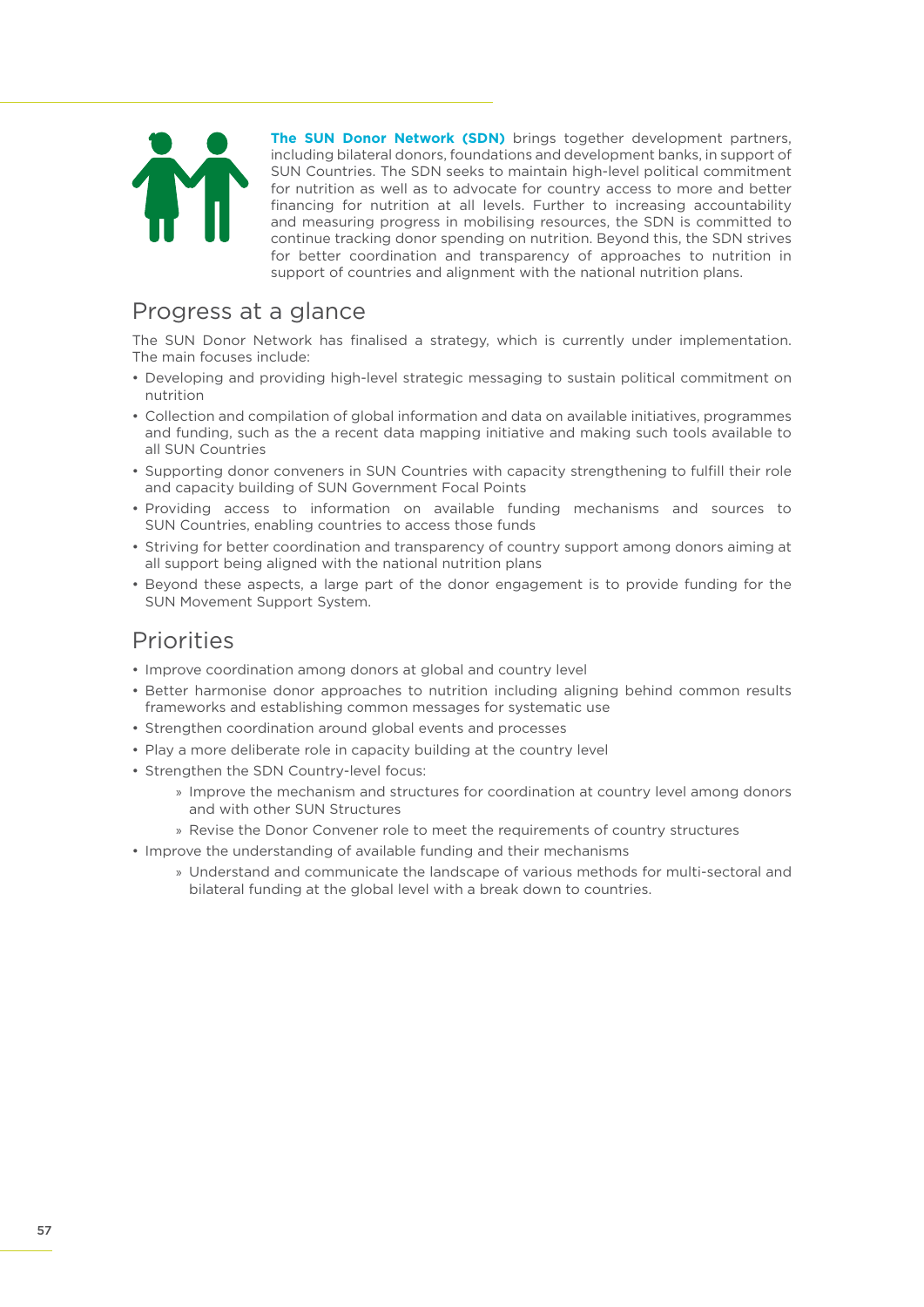

**The UN Network for SUN (UNN)** is a catalytic force assisting all SUN Countries to significantly accelerate the scale-up of their efforts to improve nutrition, ultimately leading to sustainable capacity in nutrition governance and reduced malnutrition. The UNN brings together all UN agencies working in nutrition to support governments in an efficient, effective, and coordinated way. The UNN seeks to increase the human and institutional capacities of governments and country stakeholders, focusing on strengthening sectoral and multi-sectoral nutrition policies, plans

and programmes, coordination, advocacy, monitoring and evaluation (M&E) and knowledge management, ensuring that no one is left behind.

### Progress at a glance

- At global level, the UNN/REACH Secretariat:
	- » Developed the UN Network for SUN strategy (2016-2020) and accompanying M&E Framework, to guide UN collective action in nutrition
	- » Developed tools and guidance such as the Compendium of Actions for Nutrition (CAN), the Capacity Assessment Guidance Package, the Checklist for Good Quality Nutrition Plans, the UN Network Guidance Package on the UN Nutrition Inventory and UN Nutrition Agenda.
- At country level,
	- » UNN, established in all SUN countries, carried out, with technical backstopping from the UNN/REACH secretariat, the UN Nutrition Inventory exercise (completed in 6 countries, on-going in 8 countries), the UN Nutrition Strategy (completed in 1 country), Inter-Agency Planning Retreats (in 6 countries), and joint programmes
	- » REACH $^{24}$  continued to play a prominent role to strengthen nutrition governance and UN coordination through neutral facilitation, analytical and capacity development support, being recognized as SUN 'boots on the ground'
	- » UNNs, with REACH, provided technical assistance, including normative guidance, to support government capacities to scale-up nutrition in a more aligned and coordinated manner
	- » The UNN, through REACH, helped conduct Stakeholder and Nutrition Action Mapping (in 10 countries), Multi-sectoral Nutrition Overview (in 8 countries) and Policy and Plan Overview (in 6 countries)
	- » National nutrition advocacy efforts were also supported including sensitization of Parliamentarian on nutrition, development of nutrition advocacy briefs, and identification of nutrition champions, among others
	- » REACH, along with other stakeholders, facilitated the development/review of national multi-sectoral nutrition action plans in 8 countries and policy formulation/review efforts in 5 countries. Efforts were also targeted to the establishment of implementation tracking mechanisms for multi-sectoral action plans and nutrition information systems and platforms
	- » National nutrition coordination structures were strengthened across all REACH countries.

### Priorities

- Harmonising and coordinating UN nutrition efforts, using diagnostic, analytical and strategic planning tools
- Promoting the adoption of joint UN approaches in support of national priorities, maximizing synergies and minimising duplications
- Strengthening mutual accountability for nutrition by tracking UN collective efforts in support of national nutrition priorities
- Providing expertise to countries to strengthen the scale-up of nutrition actions and nutrition governance processes.

Annual Progress Report

2016 SUN Movement Annual Progress Report

2016 SUN Movement

<sup>24</sup> REACH has provided support to 17 Countries during the reporting period including: Ethiopia, Bangladesh, Ghana, Mali, Mozambique, Nepal, Rwanda, Tanzania, Uganda, Niger, Burundi, Chad, Burkina Faso, Haiti, Senegal, Myanmar and Guinea.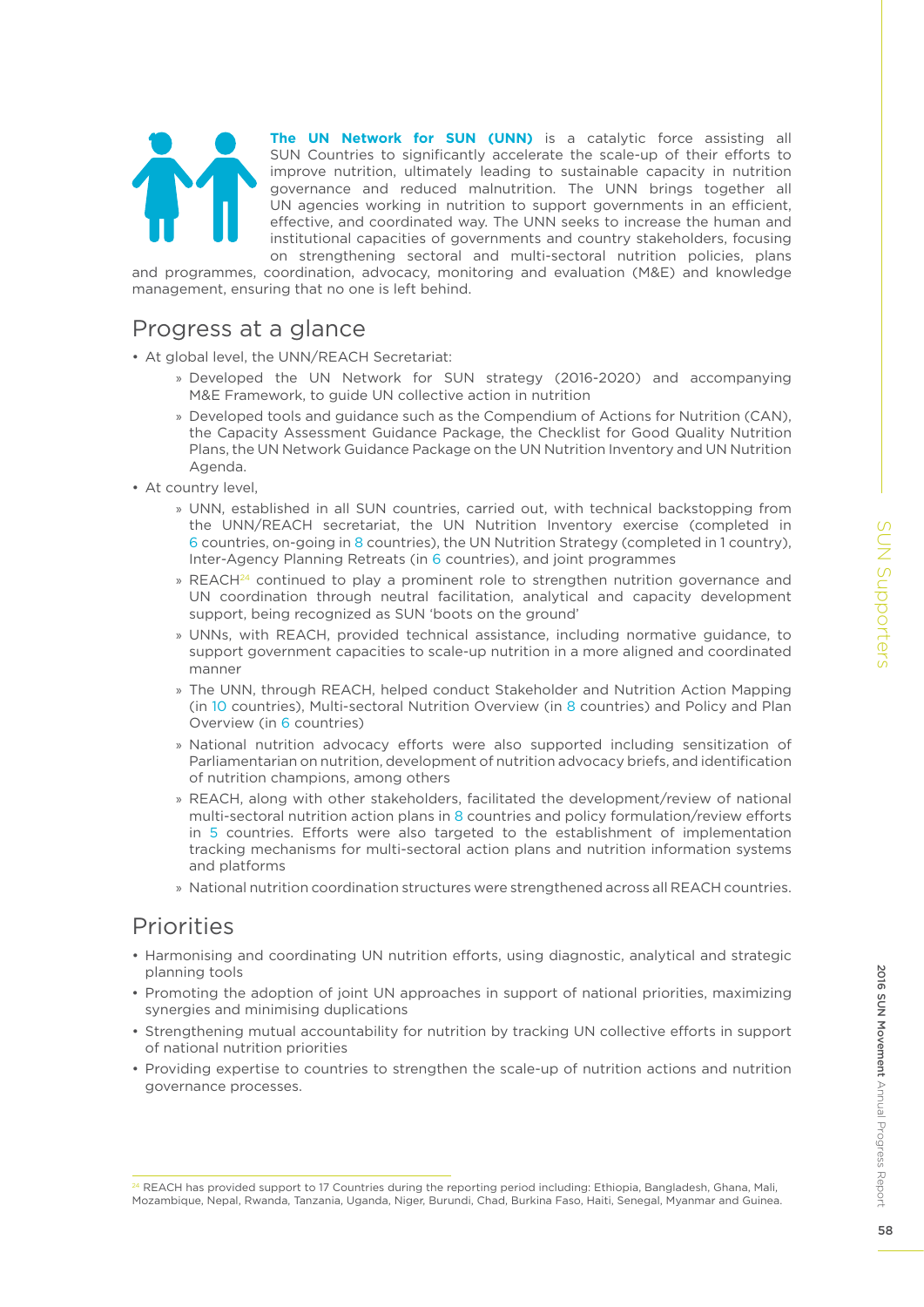### 4.2 The SUN Movement Lead Group



The SUN Movement Lead Group has the overall responsibility for the Movement's progress towards achieving its strategic objectives, preserving its unique character and upholding its core principles. Its members act as high-level emissaries and champions for the work of the Movement, advocating on specific issues relating to the strategy and towards the broader goal of ending malnutrition in all its forms.

During the 71<sup>st</sup> Session of the United Nations General Assembly, a new SUN Movement Lead Group was appointed by the UN Secretary-General,

comprising current and former Heads of State, public and private sector champions and social change makers. Under their leadership, the SUN Movement Strategy and Roadmap (2016-2020) was launched following their inaugural meeting on 21 September 2016, in New York.

### Members of the SUN Movement Lead Group

#### **First row (left to right):**

**Akinwumi Adesina** – President, African Development Bank **Nahas Angula** – Chairperson, Namibia Alliance for Improved Nutrition **Tom Arnold** – Director General, Institute of International and European Affairs **Marie-Claude Bibeau** – Minister of International Development and La Francophonie, Government of Canada

**Second row (left to right):**

**Martin Chungong** – Secretary General, Inter-Parliamentary Union **Ahmed Mushtaque Raza Chowdhury** – Vice Chair, BRAC **Ertharin Cousin** – Executive Director, World Food Programme **Chris Elias** – President, Global Development, Bill & Melinda Gates Foundation **Shenggen Fan** – Director General, International Food Policy Research Institute

#### **Third row (left to right):**

**Rebeca Grynspan** – Secretary-General, Ibero-American General Secretariat **Keith Hansen** – Vice President for Human Development, World Bank Group **Jakaya Kikwete** – Former President, United Republic of Tanzania **Anthony Lake** – Executive Director, UNICEF, and Chair of the SUN Movement Lead Group **Ibrahim Mayaki** – CEO, NEPAD

#### **Fourth row (left to right):**

**Neven Mimica** – European Commissioner for International Cooperation and Development **HE Jimmy Morales** – President, Republic of Guatemala **Monica Katebe Musonda** – Founder and CEO, Java Foods **David Nabarro** – Special Adviser to the UN Secretary-General on the 2030 Agenda for Sustainable Development **Sania Nishtar** – Founder and President, Heartfile Foundation

#### **Figure 1** (left to right):

**Priti Patel** – Secretary of State for International Development, Government of the United Kingdom **Joy Phumaphi** – Executive Secretary, African Leaders Malaria Alliance **Mary Robinson** – President, Mary Robinson Foundation – Climate Justice **Nina Sardjunani** – Team Leader of the SDGs National Secretariat, Government of the Republic of Indonesia **Feike Sijbesma** – CEO, Royal Dutch DSM

### **Sixth row (left to right):**

**Gayle Smith** – Administrator, USAID **Dhananjayan "Danny" Sriskandarajah** – Secretary General, CIVICUS: World Alliance For Citizen Participation **Gunhild Anker Stordalen** – Founder and President, EAT Foundation **Helle Thorning-Schmidt** – CEO, Save the Children International **Gerda Verburg** – Assistant UN Secretary-General and Coordinator of the SUN Movement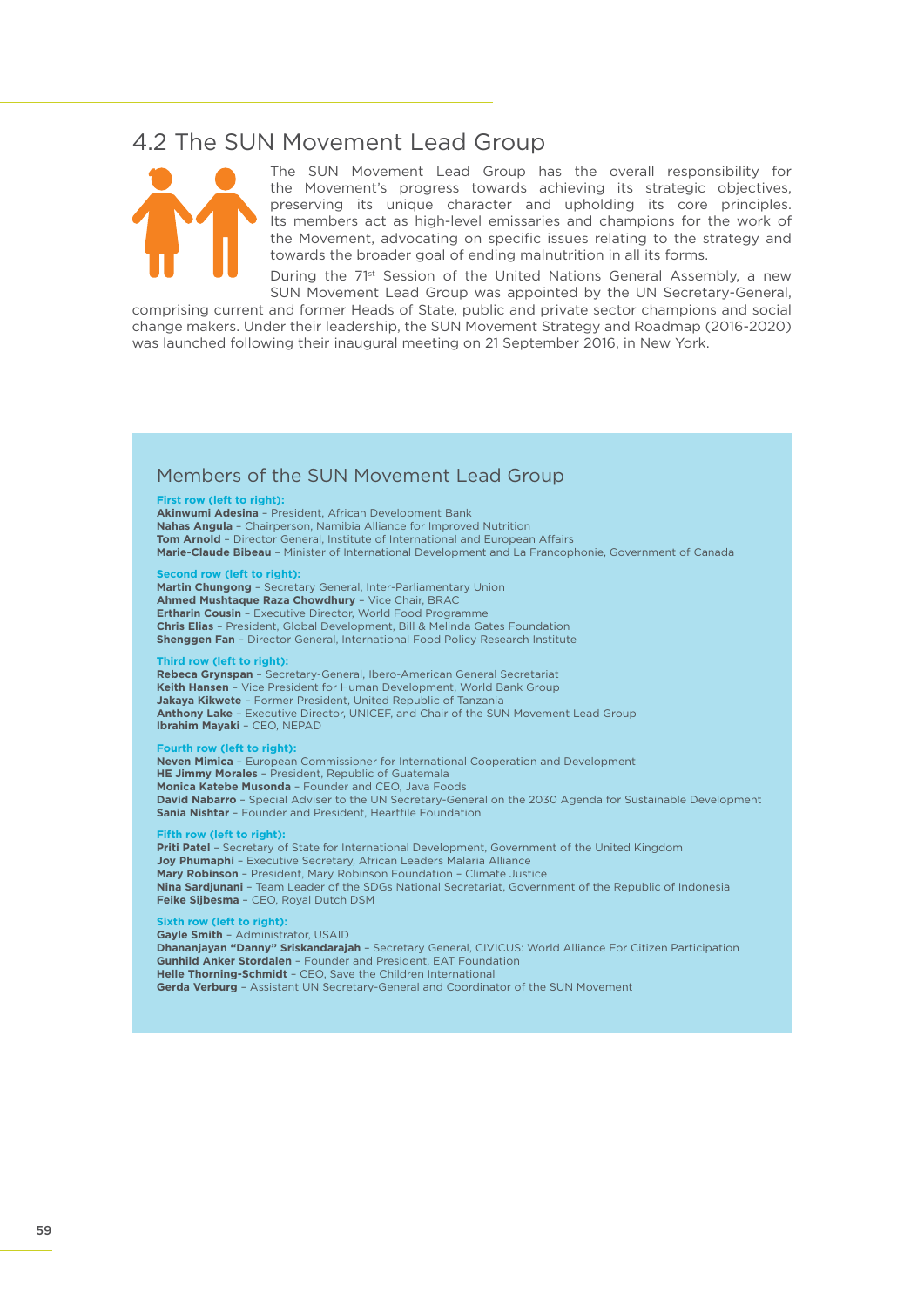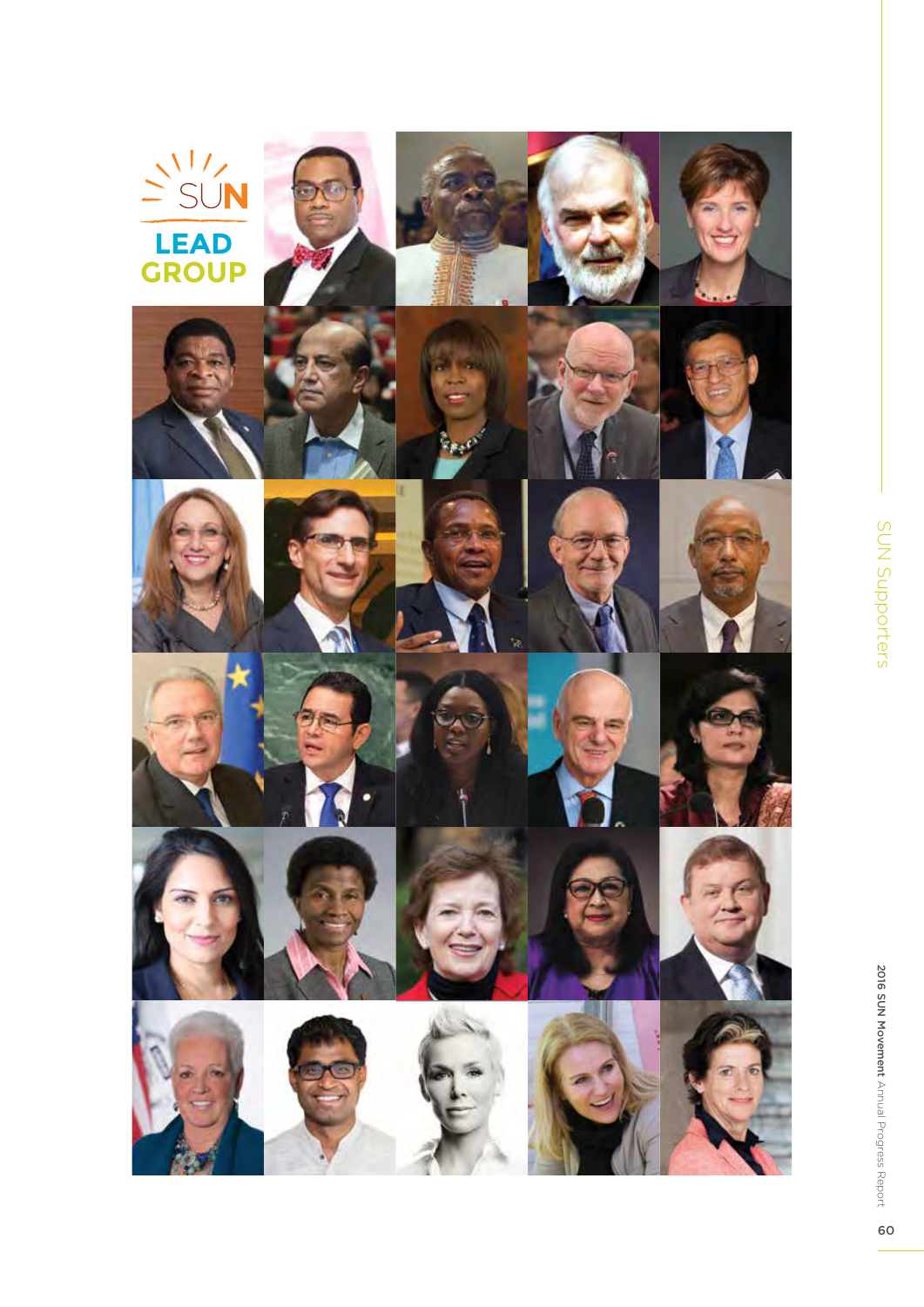### 4.3 The SUN Movement Executive Committee

The SUN Movement Executive Committee acts on behalf of the SUN Movement Lead Group to develop and oversee the implementation of the strategy. It supports the Coordinator to galvanise political commitments to nutrition and promote the values and principles of the Movement.



### Members of the SUN Movement Executive Committee:

**Daysi de Marquez, El Salvador** – National Council for Food and Nutritional Security (CONASAN) **Felix Phiri, Malawi** – Department of Nutrition, HIV and AIDS, Office of the President and Cabinet **Abdoulaye Ka, Senegal** – Senegal's National Committee for the Fight against Malnutrition **Aslam Shaheen, Pakistan** – The Nutrition Unit of the Planning Commission of Pakistan **Christine Guwatudde Kintu, Uganda** – Office of the Prime Minister of Uganda **Uma Koirala, Nepal** – Civil Society Alliance for Nutrition in Nepal **Martha Newsome, Canada** – Medical Teams International **Tumaini Mikindo, Tanzania** – Partnership for Nutrition in Tanzania **Shawn Baker** – Bill & Melinda Gates Foundation **Jane Edmondson** – UK Department for International Development **Meera Shekar** – World Bank **Martin Bloem** – World Food Programme **Francesco Branca** – World Health Organization **Marc Van Ameringen** – formerly GAIN **Fokko Wientjes** – Royal Dutch DSM

# 4.4 The SUN Movement Coordinator

The SUN Movement Coordinator oversees the day-to-day implementation of the Strategy, leads the Secretariat and represents the SUN Movement globally. The Coordinator is an ex officio member of the SUN Movement Executive Committee. The Coordinator is accountable to the SUN Movement Lead Group and reports to the United Nations Secretary-General.

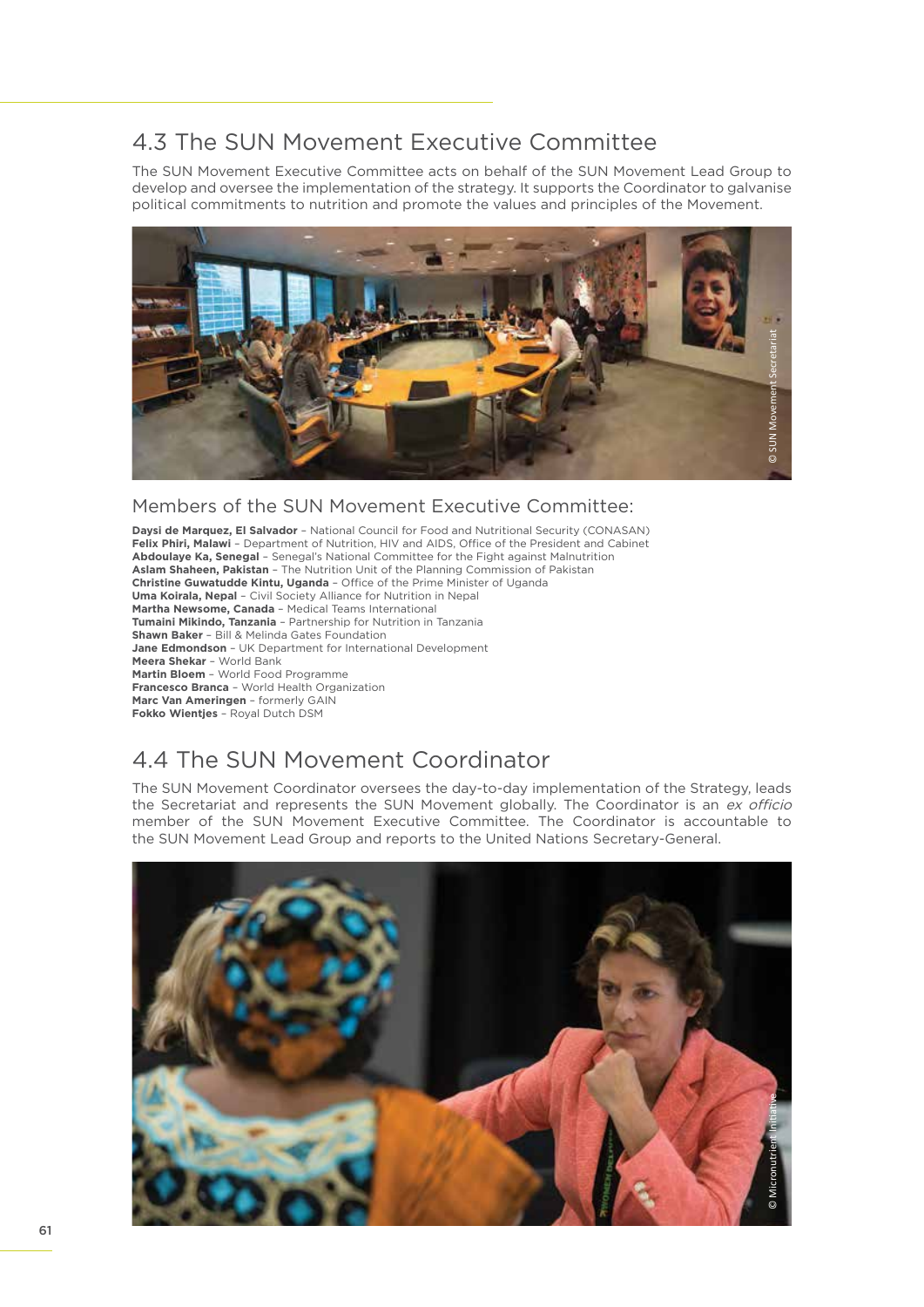In 2016, UN Secretary-General, Ban Ki-moon, appointed a new SUN Movement Coordinator, Gerda Verburg. Ms. Verburg replaces Mr. Tom Arnold, who has guided the SUN Movement through its Independent and Comprehensive Evaluation (ICE) and the process of developing the SUN Movement Strategy and Roadmap (2016-2020).

Ms. Verburg served as the Permanent Representative of the Kingdom of the Netherlands to the UN Organizations for Food and Agriculture in Rome (FAO, WFP and IFAD) between 2011 and 2016 and in 2014 she was appointed Chair of the Global Agenda Council for Food and Nutrition Security of the World Economic Forum (WEF).

From 2013 until 2015, Ms. Verburg served as Chair of the UN Committee on World Food Security (CFS), a multi-stakeholder committee where governments, civil society, private sector, research institutions and others addressed food and nutrition issues.

From 2007-2011, Ms. Verburg served as a Speaker in the Dutch House of Representatives on economics, energy and innovation, and as Minister of Agriculture, Nature and Food Quality. In 2008 she was elected Chair of the UN Commission on Sustainable Development. From 1998-2007, she was a Member of the Parliament of the Netherlands.

**The new SUN Movement Strategy and Roadmap (2016-2020) builds on the immense energy behind this collective effort to push for nutrition results and reiterates the fact that we are all in this together. Six years into the SUN Movement, nations have made incredible strides and we are seeing the fight against malnutrition prioritized as never before. Now, we're looking ahead. By 2030 or maybe even before - we want to see the fight end with a win; malnutrition is history, forever.**

Gerda Verburg, SUN Movement Coordinator and Assistant UN Secretary-General

### 4.5 The SUN Movement Secretariat

The SUN Movement Secretariat supports the implementation of the SUN Movement Strategy and Roadmap. It does this by liaising with SUN Government Focal Points and SUN Networks, and facilitates Movement-wide sharing and learning, access to technical assistance and tailored support aligned with the SUN Movement's principles. It facilitates the Annual Joint-Assessment exercise and also supports the SUN Movement Executive Committee and Lead Group.

Throughout 2015-16, it oversaw the development of the SUN Movement Strategy and Roadmap (2016-2020), facilitated teleconferences of the SUN Country Network, organised the SUN Global Gathering in Milan, facilitated the face-to-face meetings of the SUN Networks and Executive Committee, arranged high-level nutrition events and engagements during the Women Deliver Conference, World Water Week, the High-Level Political Forum and the 71st Session of the UN General Assembly, among others. It arranged the inaugural event of the new SUN Movement Lead Group and the launch of the second phase of the SUN Movement. In support of SUN Country priorities, the Secretariat continued to connect countries with technical assistance as well as arrange key learning and sharing opportunities – such as the Public Finance and Managing Results for Nutrition Workshops in Asia and Africa.

The SMS communicates on behalf of the SUN Movement. The website (12,000 visits per month), www.scalingupnutrition.org provides a platform to showcase country efforts, with one page per country and frequent updates on nutrition news, blogs and in practice stories from SUN Countries. Additionally, a newsletter keeps the Movement informed (8000+ subscribers),

social media extends the reach of these efforts via Facebook (5000+ likes) and Twitter (10,000 followers).

The SUN Movement Secretariat is supported by the Bill & Melinda Gates Foundation, Canada, the European Union, Germany, Ireland, the Netherlands and the United Kingdom. Human resource capacity has been made available by France. The activity plan and budget of the SUN Movement Secretariat supports the implementation of the revised SUN Movement Strategy and the priorities identified by SUN countries in the context of the SUN Movement Roadmap 2016-2020.

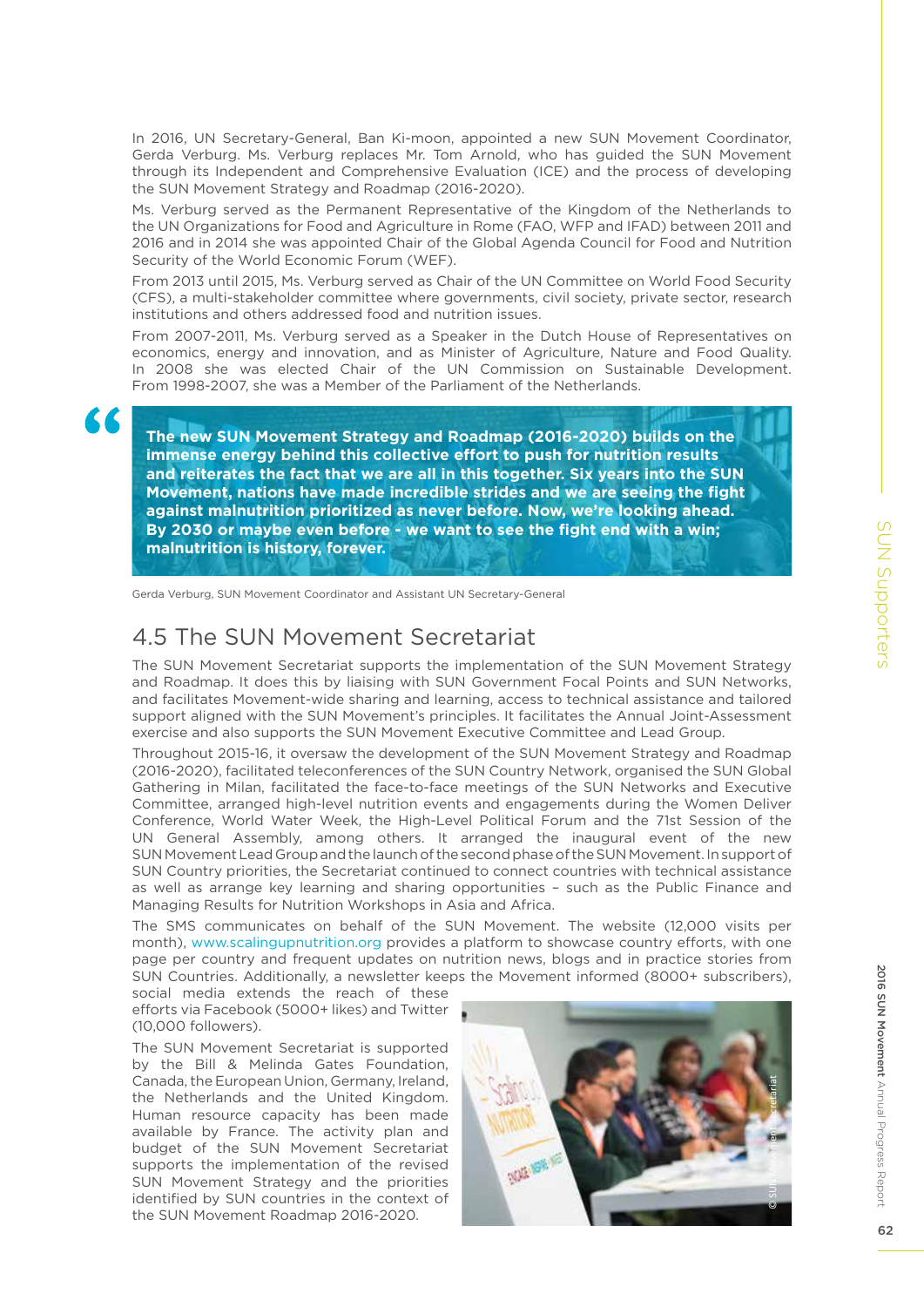### 4.6 The SUN Movement Strategy & Roadmap (2016-2020)

**The SUN Movement Strategy and Roadmap (2016-2020) underscores that there are few challenges facing the global community today that match the scale of malnutrition, a condition that directly affects one in three people. There has been progress, but much more needs to be done. It presents a practical vision of how we can work together for an end to malnutrition by 2030. By sharing experiences, overcoming challenges and showing results, the countries of the SUN Movement are demonstrating that together, we can ensure people everywhere get the best possible start in life and reach their full potential.**

United Nations Secretary-General Ban-Ki Moon

"



The SUN Movement Strategy and Roadmap (2016-2020) is the product of a consultative process that spanned SUN Countries, multiple UN and donor agencies, along with hundreds of international and national non-government organisations and businesses. It outlines the SUN Movement's second phase and is focused on translating momentum into results for people who suffer due to malnutrition everywhere. It presents a practical vision of how we can all work together, toward our vision of a world without malnutrition by 2030.

The Roadmap outlines four key areas where the SUN Movement will focus its efforts in the years ahead which are outlined with next steps in the final chapter of this report. In each, a set of ambitions to be achieved by 2020 are defined. The Roadmap is dynamic, and all actors in the SUN Movement will continue to learn and adapt to the changing needs and opportunities.

The Strategy and Roadmap was officially launched in the margins of the 71<sup>st</sup> session of the UN General Assembly at UNICEF House.